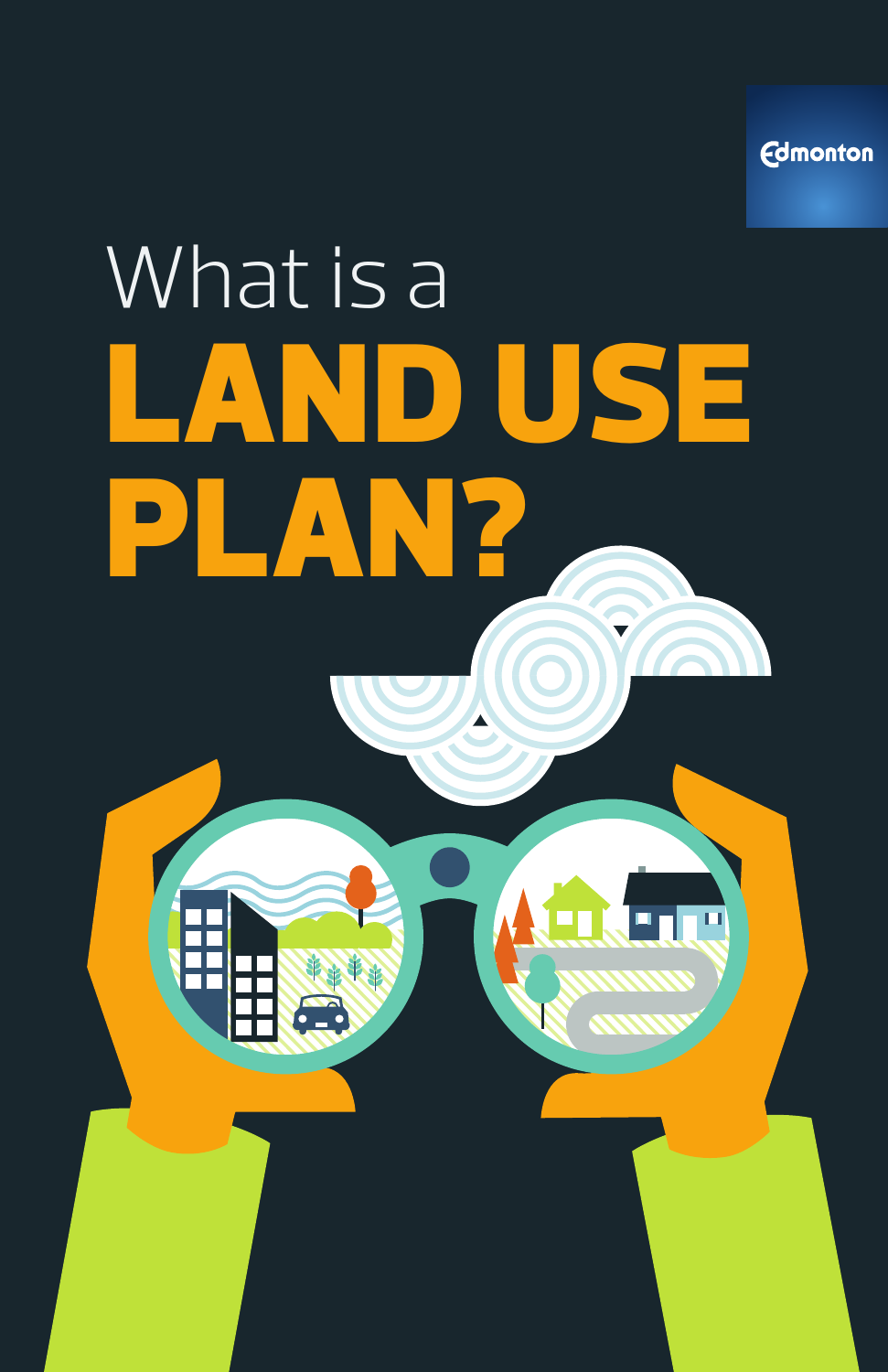Cities need homes, buildings, schools, parks, roads and infrastructure to support their residents' daily lives. With so many important elements supporting a great city, how are they organized so that they all work together?

Most municipalities organize city-building elements by making land use plans to guide long-term development. This helps to make sure our city's homes and amenities are organized to support residents, and that there are efficient ways to travel to work, shopping and fun.

A land use plan is a vision for how we want our city to grow and change. Plans can vary in scale—some land use plans apply to all of Edmonton, while others are focused on a small part of a neighbourhood. **This booklet will explain more about the different types of land use plans used in Edmonton.**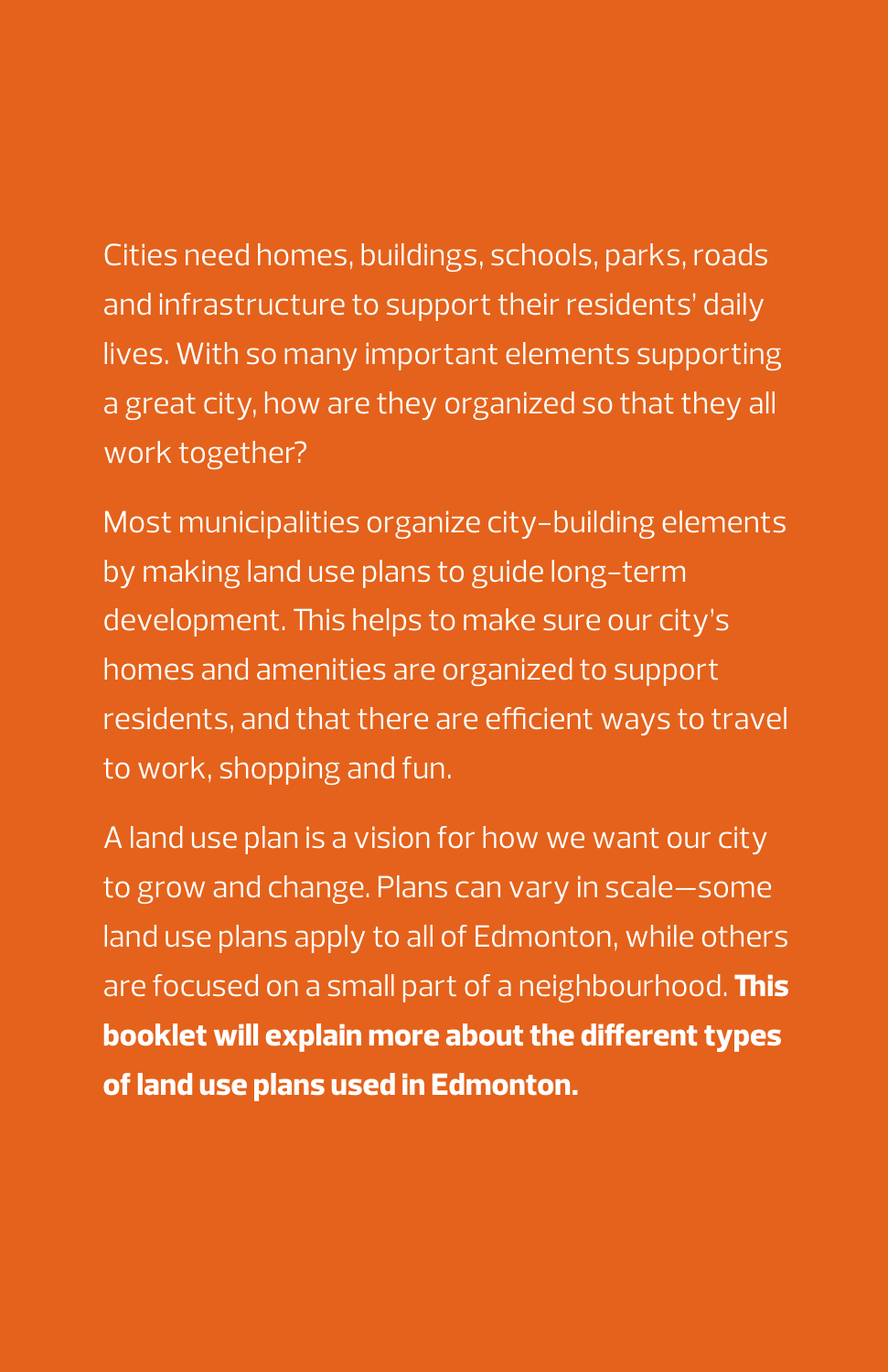### **Contents**

- **What is a Land Use Plan?**
- **Who Makes Land Use Plans?**
- **What Kinds of Land Use Plans Are There?**
- **We Have a Plan...Now What?**
- **How Do Plans Work Together?**
- **Why Do Some Plans Disagree?**
- **The History of Land Use Plans in Edmonton**
- **14 How is a Land Use Plan Different From The Zoning Bylaw?**

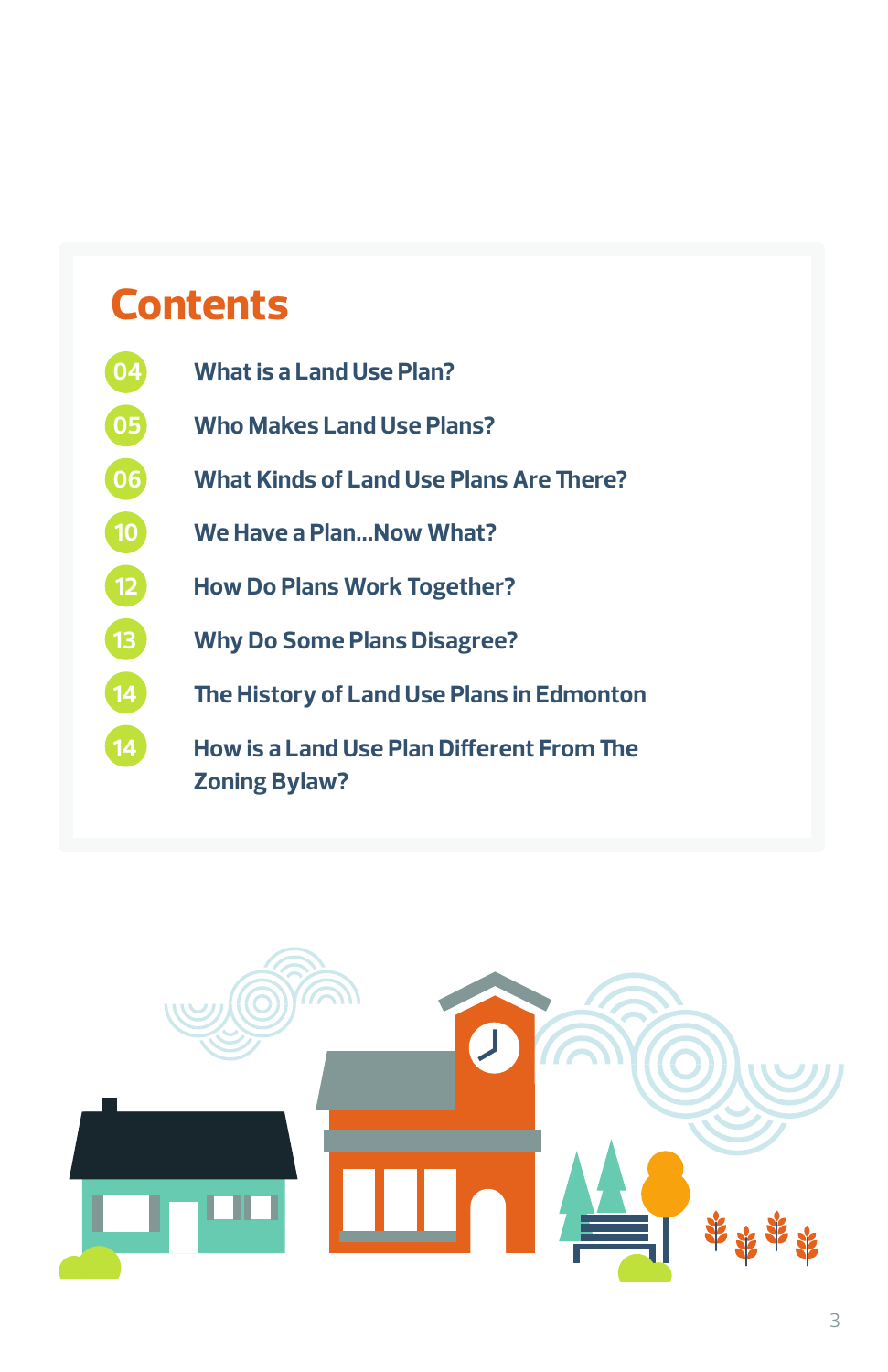# **What is a Land Use Plan?**

Land use plans provide a shared vision for our city's future and a plan for how to get there. They are carefully and collaboratively drafted by city planners, citizens, industry and City Council to proactively manage growth and improve cities.

All land use plans consider the physical or built environment and how it interacts with the natural environment. Land use plans also help to guide the types of future activities or uses that can take place in different areas.

Land use plans can be developed for any scale. They can apply at the:

- Regional level, covering multiple municipalities
- City-wide level, including the location of new neighbourhoods
- Neighbourhood level, including the location of homes, schools, parks, shopping, roads and transit

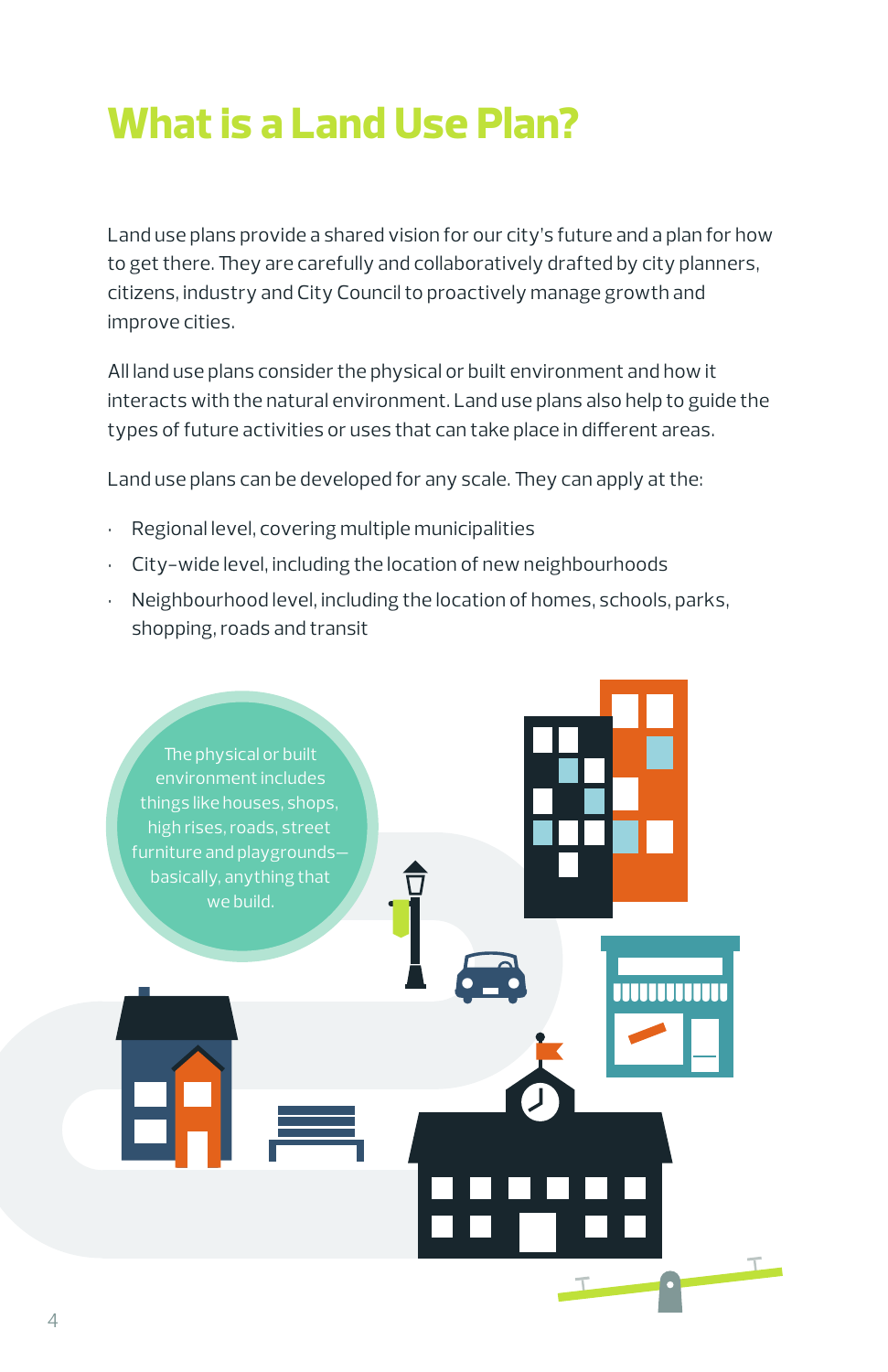# **Who Makes Land Use Plans?**

People make plans! Some of the people who may contribute to a land use plan include residents, industry, city planners and City Council.

Plans for new communities are typically initiated by developers in consultation with city planners.

In existing neighbourhoods, city planners will work with citizens, stakeholders, builders and other groups to create a plan. City planners use many different types of engagement tools to learn what people think and value. These tools can include open houses, workshops, online surveys and interactive booths at community events, like farmers' markets or festivals.

City Council must approve all land use plans at a Land Use City Council Public Hearing before they are adopted and used by the City to guide decision making.

The plans we develop now should serve the needs of present-day *and* future Edmontonians. Working together means that everyone has a say in how our city grows.

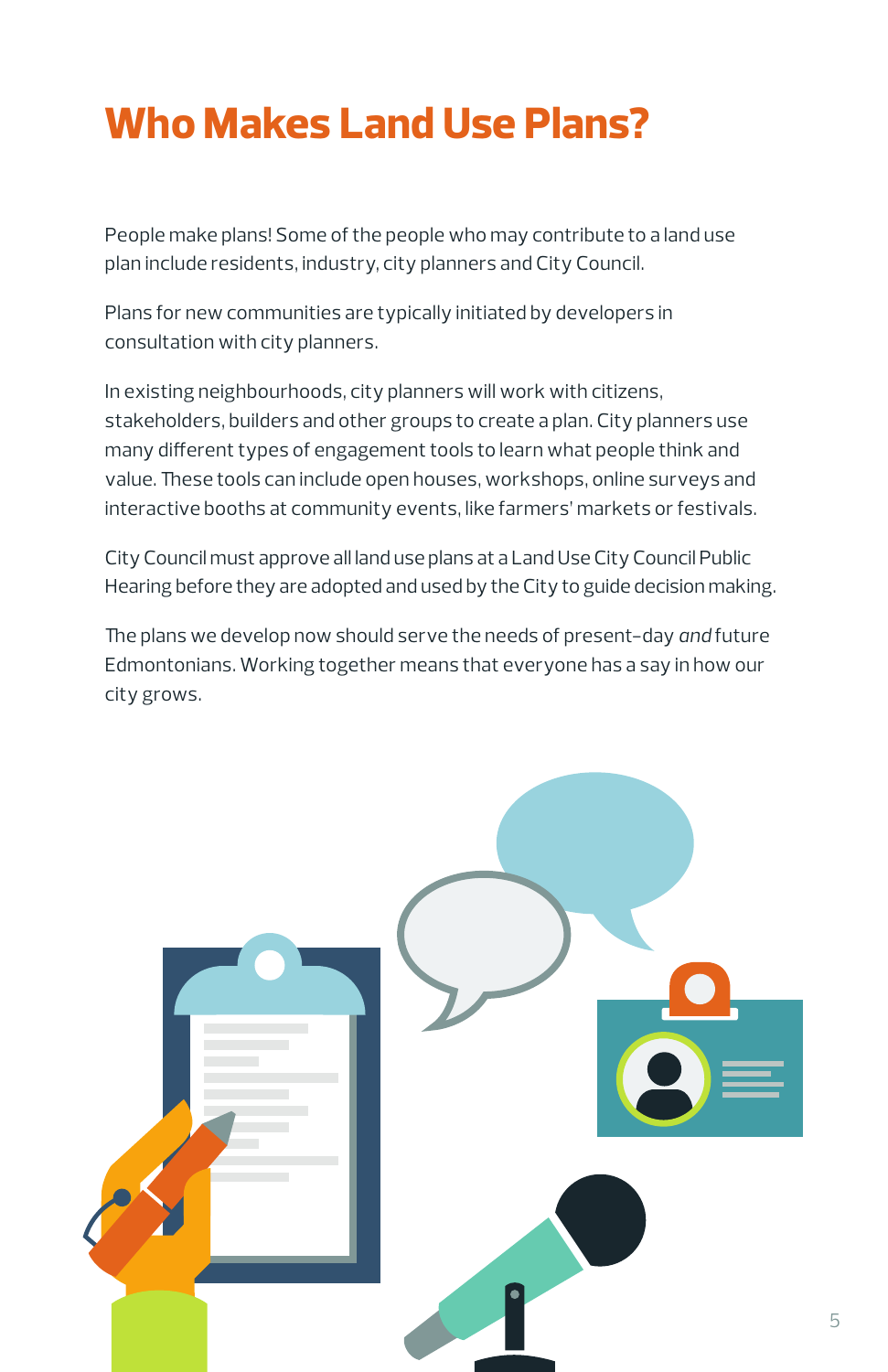### **What Kinds of Land Use Plans Are There?**

The **Alberta Municipal Government Act (MGA)** defines and describes the types of land use plans the City of Edmonton uses to manage growth and change. There are two main types of plans described in the MGA: statutory and non-statutory plans.

### **Statutory Plans**

A statutory plan is a document that has been adopted by City Council as a Bylaw, which requires three readings at a special City Council meeting called a Public Hearing. Statutory plans must be considered when planners and development officers exercise discretion in the decision making process. The MGA lists the types of possible statutory plans, including:

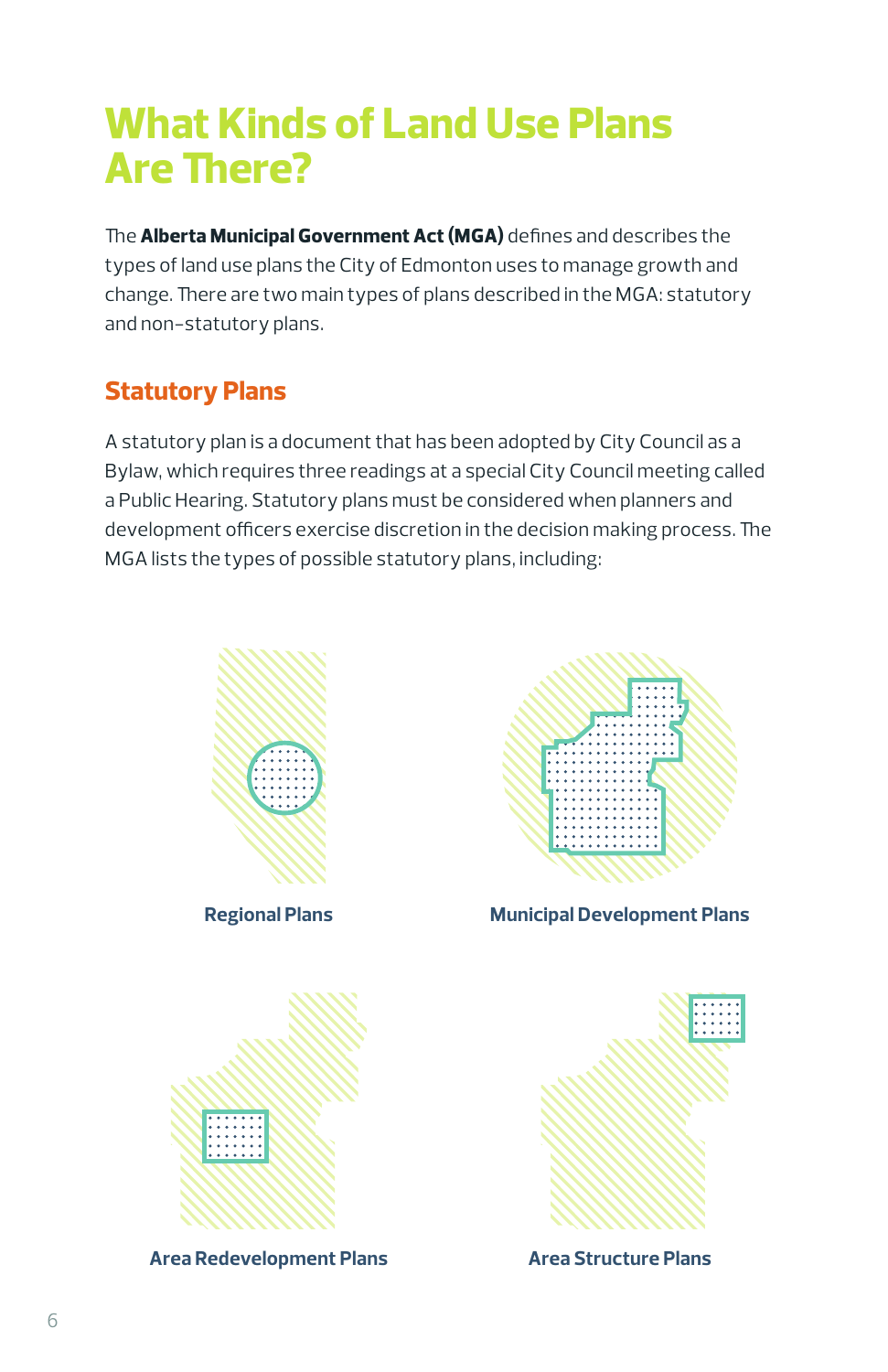### **REGIONAL PLANS**

Regional plans consider matters that impact multiple jurisdictions or municipalities. Environmental, social and economic issues often cross city or town boundaries and require big-picture solutions. A collaborative approach to planning is needed to balance factors and interests such as population growth, urban sprawl, maintaining farmland, planning efficient transportation networks and protecting natural areas. By working on issues that cross boundaries together, the outcome is more comprehensive and effective.

Edmonton is the largest city within the Capital Region and a member of the Edmonton Metropolitan Region Board, or EMRB.<sup>1</sup> The EMRB is a group of 24 municipalities that work together to ensure long term economic prosperity and quality of life for all citizens within the Edmonton Metropolitan Region. The Edmonton Metropolitan Region Growth Plan, *Re-imagine. Plan. Build.* was delivered to the Government of Alberta in 2016, and provides broad policy direction for all member municipalities to follow. It is an update to the *2010 Growth Plan: Growing Forward*.

### **CITY-WIDE PLANS**

A **Municipal Development Plan (MDP)** is a city-wide strategic growth and development plan. Under the Municipal Government Act, every municipality with more than 3,500 people must have an MDP. MDPs are the only statutory plans listed in the Municipal Government Act that are not optional.

Edmonton's MDP is *The Way We Grow*, which was adopted in 2010. It is the highest level statutory plan in Edmonton. It outlines land use policies and growth targets designed to guide the city's evolution and development for the next ten years. *The Way We Grow* is closely integrated with Edmonton's Transportation Master Plan (TMP), *The Way We Move*. This ensures future land use, growth patterns and transportation systems within Edmonton are coordinated.

<sup>1</sup> formerly known as the Capital Region Board or CRB, with the new EMRB pending Provincial approval of the new legislation in 2017.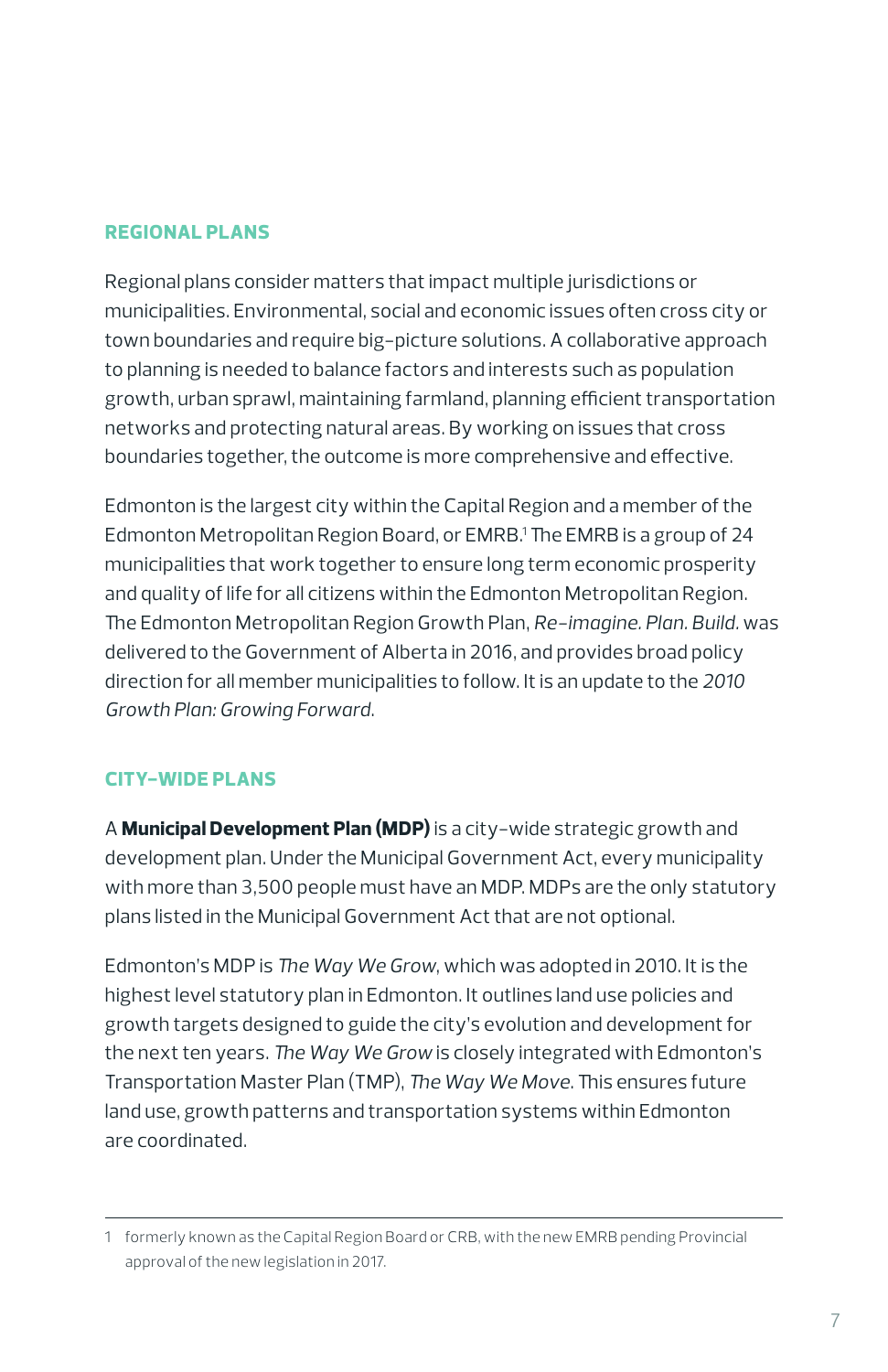#### **PLANS IN MATURE AND ESTABLISHED NEIGHBOURHOODS**

An **Area Redevelopment Plan (ARP)** outlines a vision for growth and change in areas of the city that have already been developed. An ARP should align with the overall vision and strategic direction for the city described in the MDP. Boundaries for an ARP are often driven by context and are not necessarily the same as neighbourhood boundaries. ARPs usually include and consider significant amounts of community and stakeholder input before being considered and passed by City Council.

Today, many of the new ARPs in Edmonton are focused on commercial or main street corridors, or areas around existing or future LRT stations. This is because these are the places that planners and City Council anticipate seeing the most change and need for extra planning to guide growth.

#### **PLANS FOR NEW AREAS**

**Area Structure Plans (ASPs)** lay out an area's long-term plan for development. In Edmonton, ASPs generally cover areas of at least 200 hectares and provide a framework for the development of several neighbourhoods.

**Neighbourhood Structure Plans (NSP)** are sub-plans that support an Area Structure Plan. An NSP will describe the vision and general patterns of development for a new community. They usually apply to areas that affect between 4,000 to 7,000 people.

Together, ASPs and NSPs identify where residential, commercial, institutional and recreational development will be located, and how essential municipal services such as water, sewer systems, arterial and collector roads, schools, parks and fire protection will be provided. These plans also identify how development will be staged over time, and will set density targets to help new development meet city-wide and Edmonton Metropolitan Region growth objectives.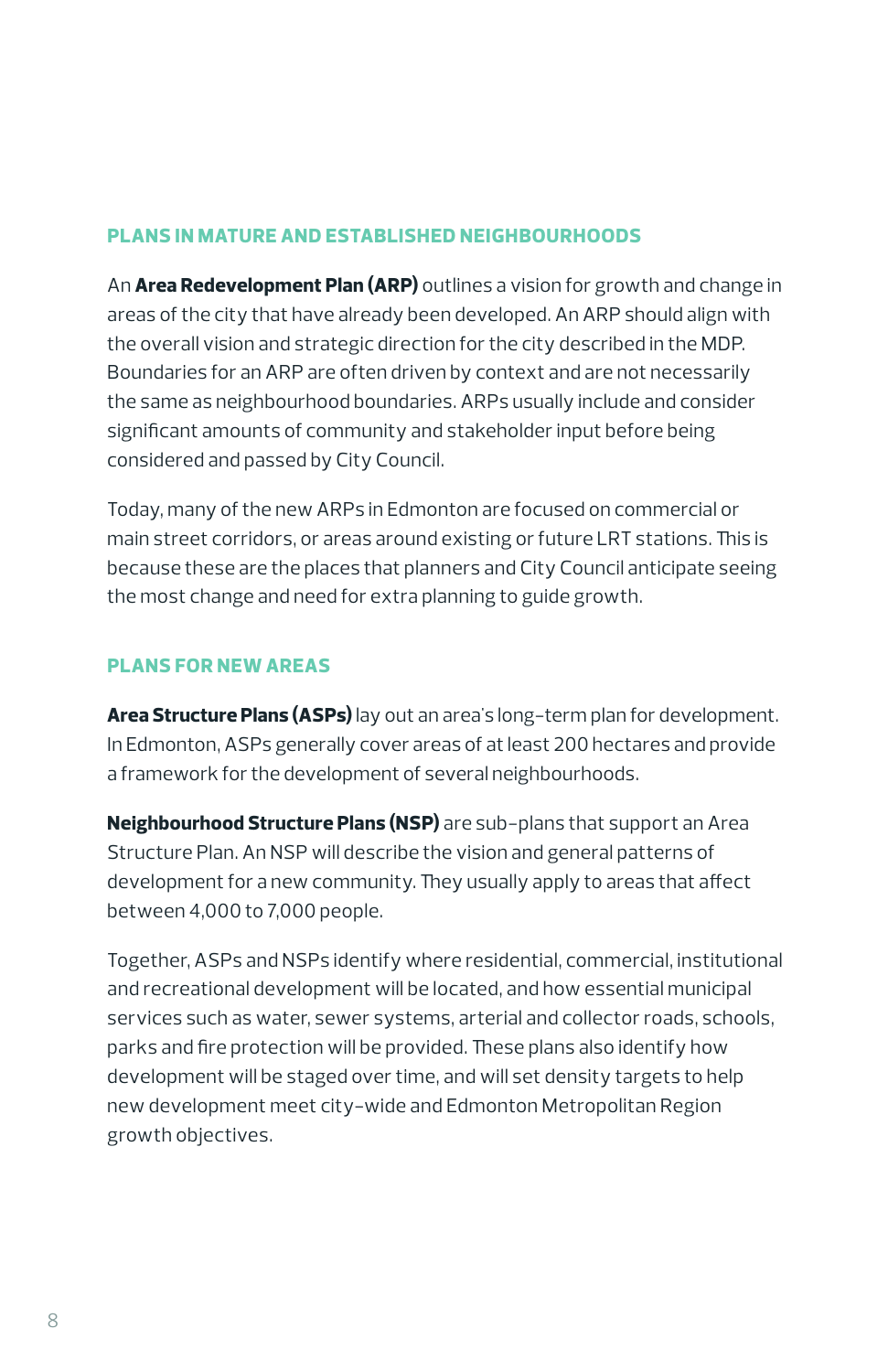### **Non-Statutory Plans**

In addition to statutory plans, City Council may adopt other policy documents that guide decision making. These are sometimes referred to as non-statutory plans. These types of planning documents are also supported by public consultation, evidence and best practices. They can be very influential and provide sound guidance for decision making.

Policy plans can include design guidelines, planning strategies, implementation plans and other planning documents. Some examples of non-statutory plans in Edmonton include:



**Winter Design Guidelines**



**Historical Resources Management Plan**



**Energy Transition Strategy**



**Climate Change and Adaptation Strategy**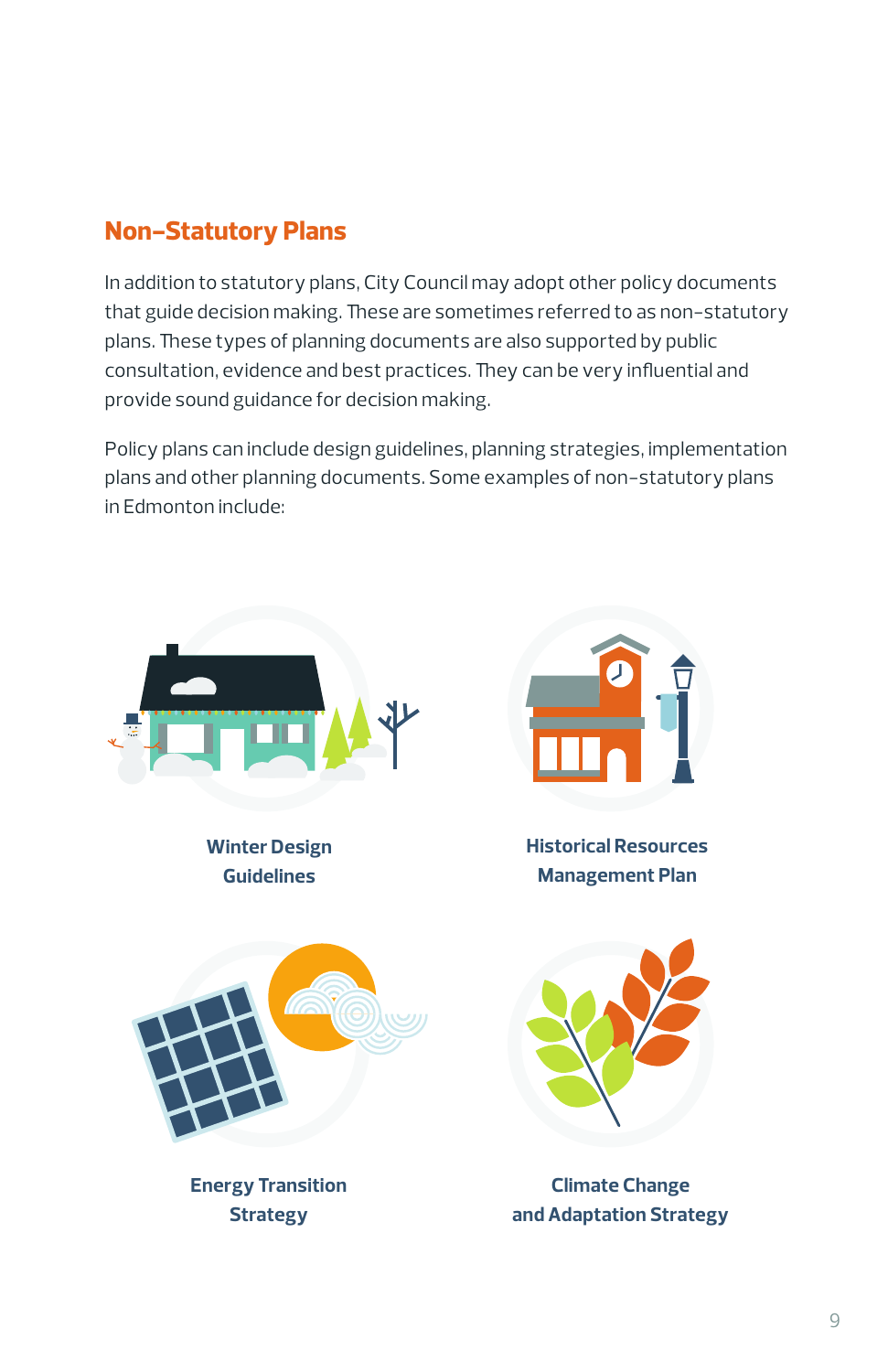# **We Have a Plan… Now What?**

Realizing the vision for the future described in a land use plan is a long-term process that can happen over decades. Success depends on collaboration between home owners, citizens, stakeholders, industry and the City of Edmonton. This collaboration is important because of the many factors that affect city growth that the City cannot control, including:



#### **What the landowner wants to do.**

Do they want to keep their property as it is, redevelop it themselves or sell it to someone else?



### **Are the lots the right size to build what is outlined in the plan?**

Sometimes lots have to be consolidated together into a bigger parcel or subdivided into smaller lots to support certain kinds of new buildings. Consolidation, in particular, can take time as it typically relies on multiple landowners all agreeing to sell their land for redevelopment.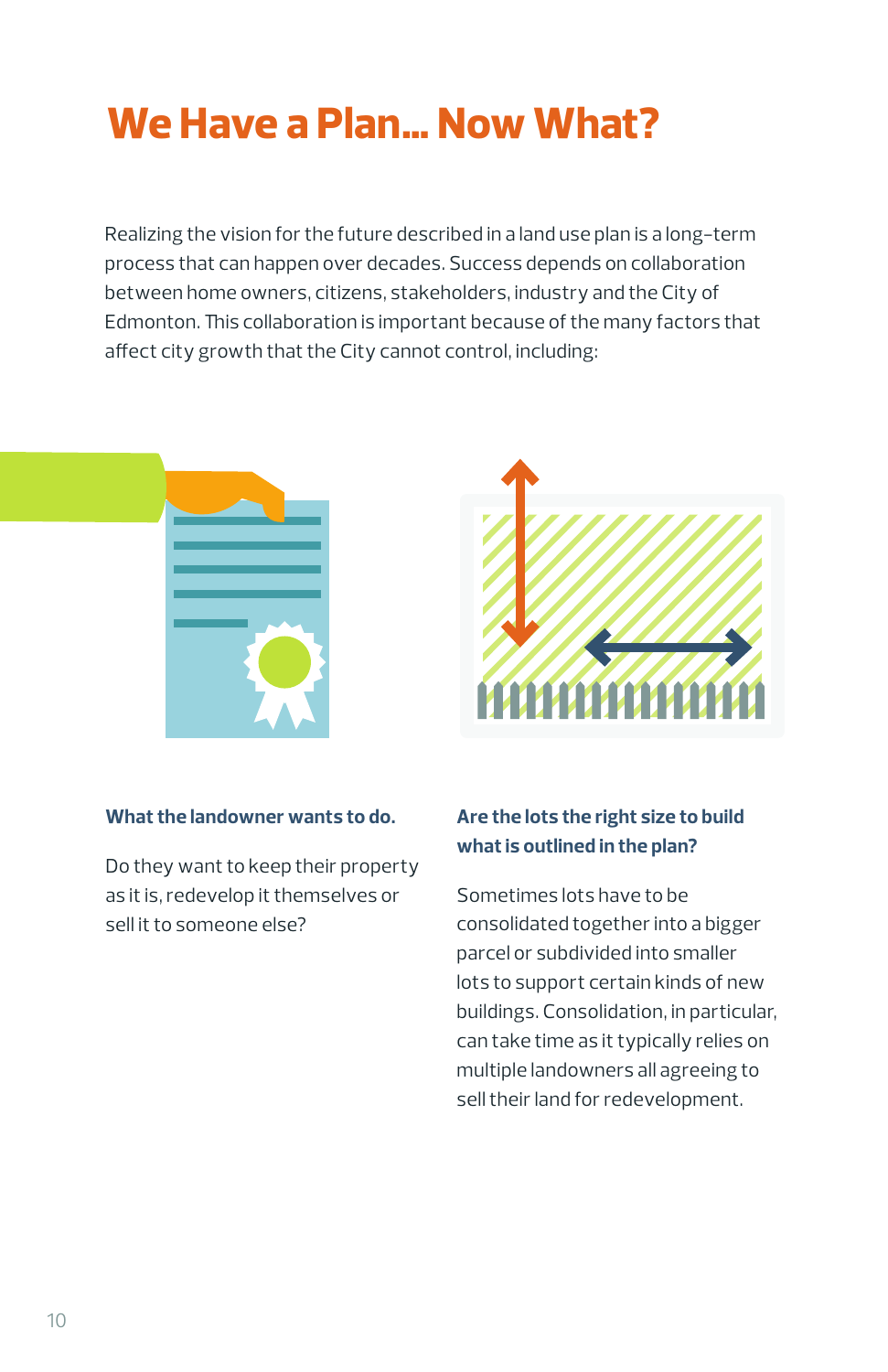



### **The real estate market and what is practical to build.**

New development has to make financial sense.

**The cost of new or upgraded infrastructure to ensure a property is properly serviced.** 

Sometimes infrastructure can be difficult or expensive to build.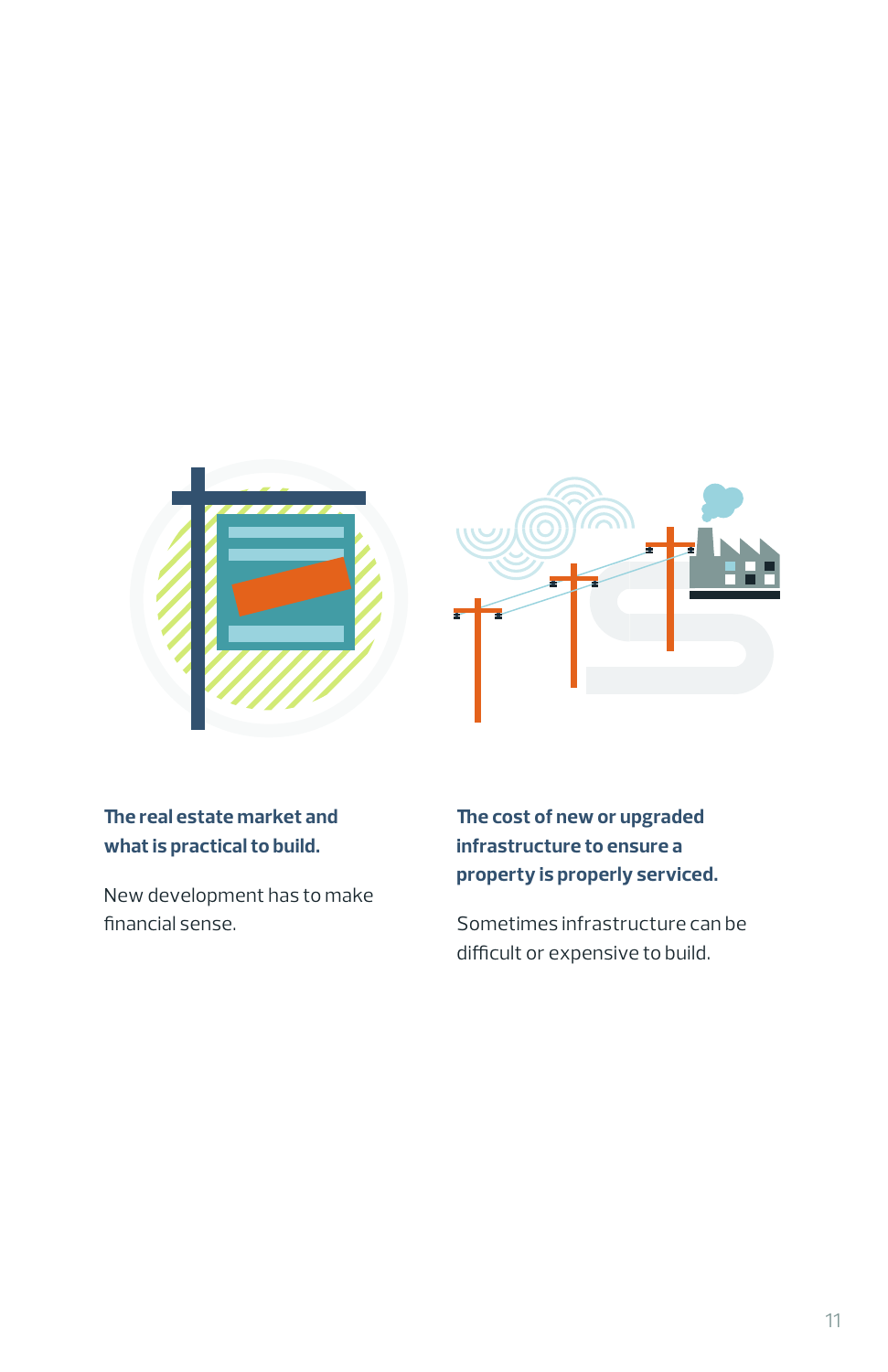# **How Do Plans Work Together?**

There are over 180 plans in the City of Edmonton. The only way all these plans can work together to achieve a common vision for the future is through a recognized hierarchy of plans.

The direction provided by plans at the top of the hierarchy is fairly general. As you go down the hierarchy, guidance becomes more specific and detailed. Planning done at any level of the hierarchy should comply with the direction given by plans above it and must give direction to the more specific plans below it.

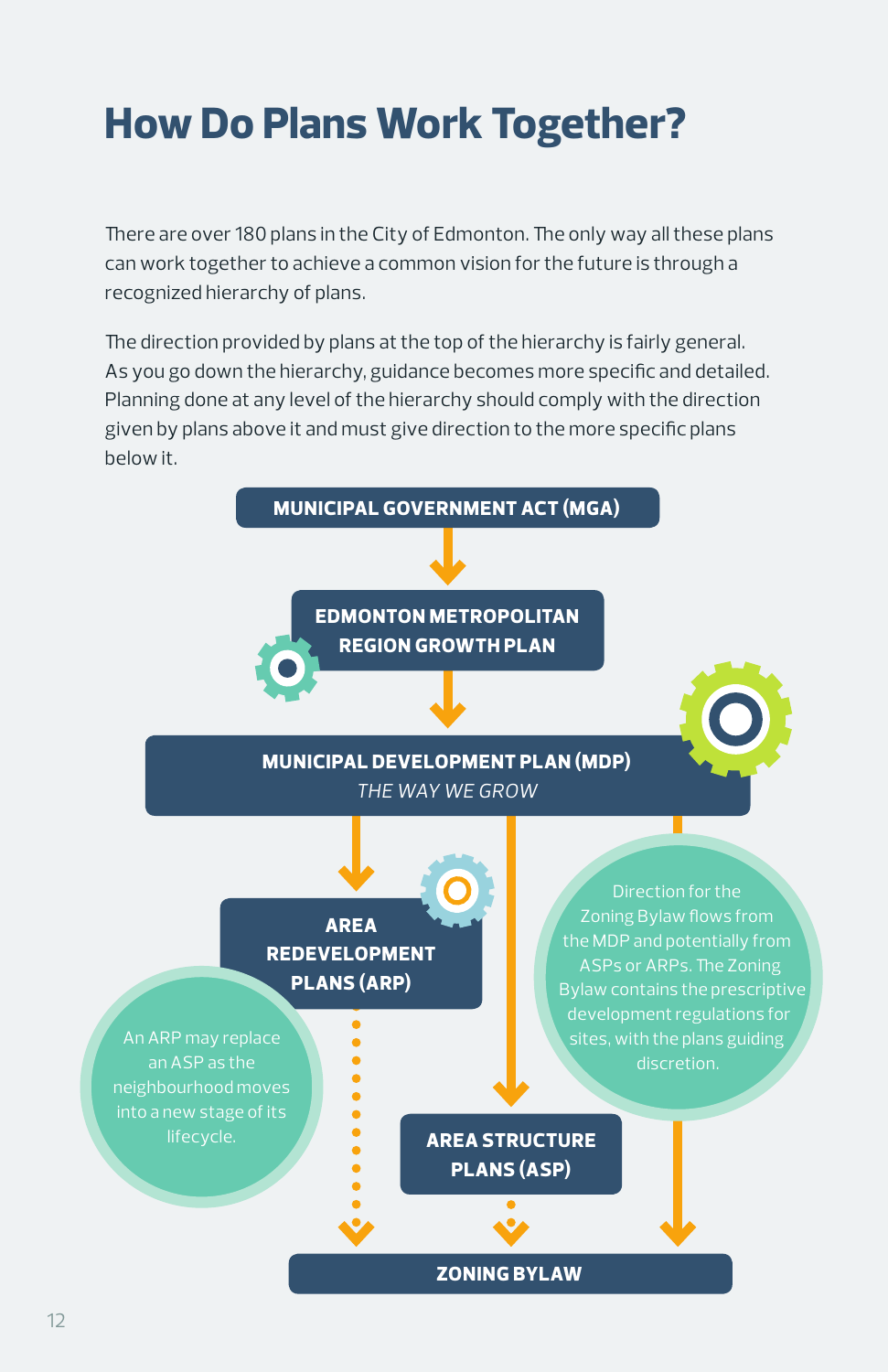# **Why Do Some Plans Disagree?**

You may find that some older plans don't conform to the vision set out in the Municipal Development Plan. How come?

This is because ideas and best practices for land use planning change over time as planners, residents, industry and City Council learn from past redevelopment experience, best practices from other places, and new theories and ideas about urban growth. The way we plan also adapts over time to reflect the needs of a changing city and our residents.

Planning work tends to focus on key areas identified for major growth and change. This means that older plans might not be regularly updated. Focusing on the areas identified for change means that City resources are directed to the places that need the most support. The result is that sometimes, older planning documents may reflect Edmonton's past and are not as prepared for Edmonton's future.

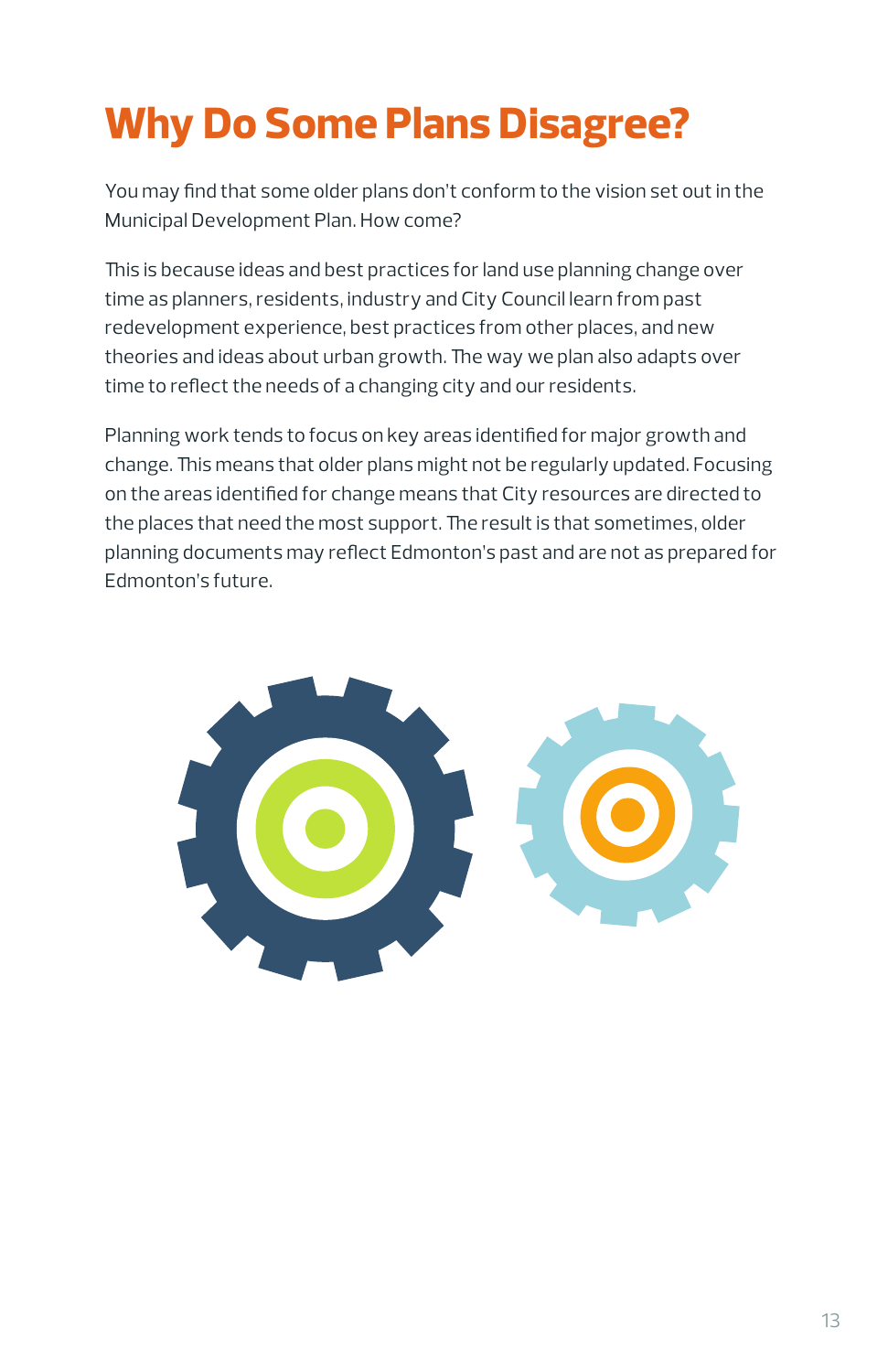### **The History of Land Use Plans in Edmonton**

Land use planning began in Edmonton when a settlement was established outside the fort. A public meeting to discuss the location of a main street and market square was held in **1881**.

Edmonton's first city-wide plans were prepared in 1907 and 1912. These plans focused on beautification and resulted in the city's first parks, the downtown civic centre and preservation of most of the river valley.

Edmonton grew rapidly after World War II because of the baby boom and discovery of oil nearby. In **1949**, the City of Edmonton hired Noel Dant to establish a planning department. Dant and his successors prepared dozens of neighbourhood unit plans for areas such as Parkallen, Sherbrooke, Holyrood and Meadowlark Park. These were plans for the auto age, with street networks designed to discourage traffic near homes and schools but with wide roads at the edges of neighbourhoods to connect drivers to offices and industry.

Planning on a larger scale began in the **1960s** with a move toward plans that applied to many neighbourhoods at once. The first of these was the 1971 *Mill Woods Development Plan*, which identified eight new communities and a town centre.

The 1960s also saw the first comprehensive municipal plans. The first municipal plan was prepared in 1963. It was revised multiple times and finally adopted in 1971.

Edmonton's current Municipal Development Plan, *The Way We Grow*, was approved in 2010. It embraces development "up, in and out."

New municipal plans with policies reflecting their times were approved in 1980, 1990 and 1998.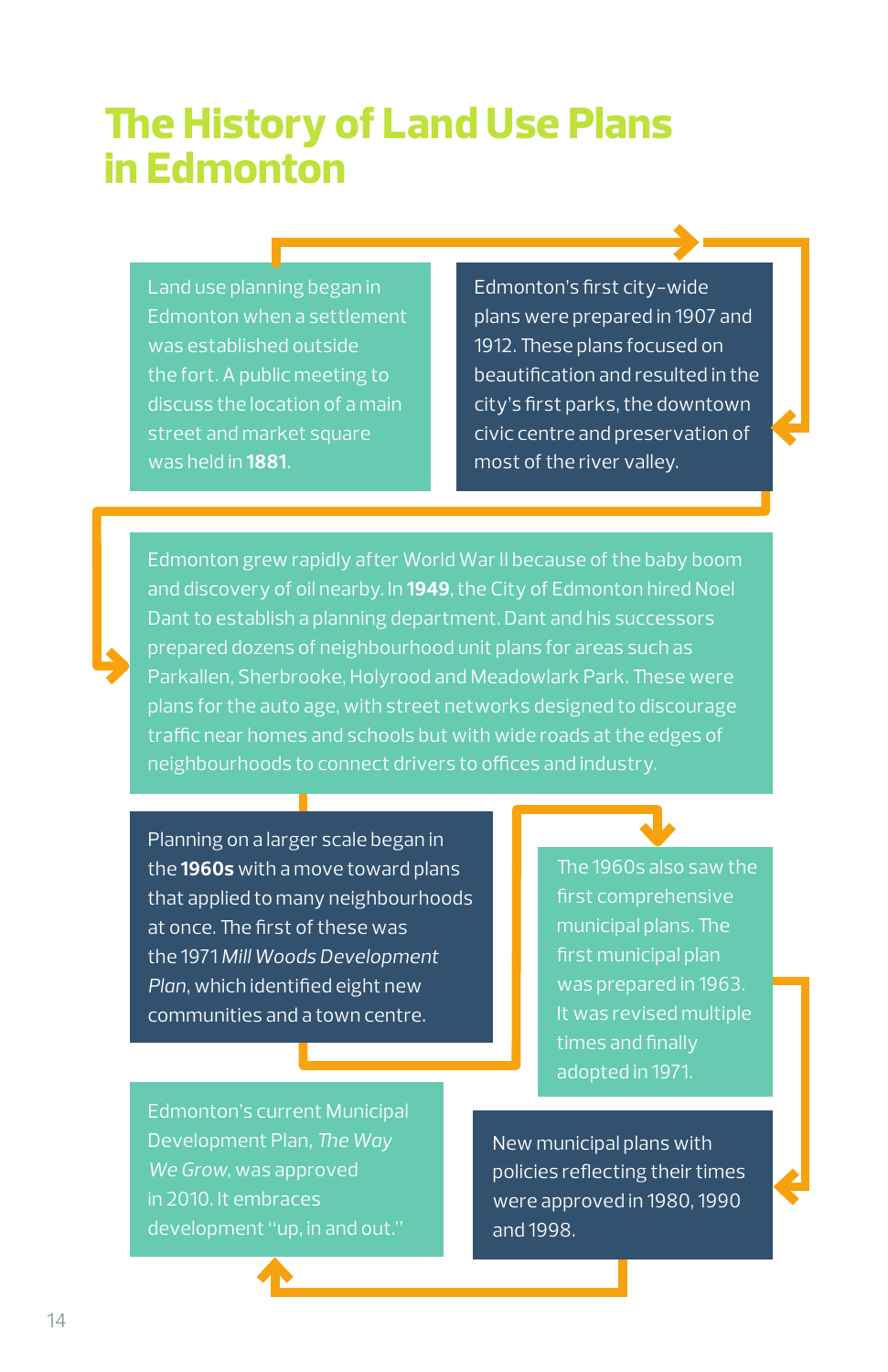## **How is a Plan Different From the Zoning Bylaw?**

Land use plans set out the big picture vision for an area. They are high level overviews of how an area or neighbourhood will develop. The Zoning Bylaw is the main tool that the City uses to implement the goals and objectives in land use plans.

Zoning is the legal tool that describes how buildings are situated on an individual site, as well as building size and the type of activities that can take place inside of them. It ensures new buildings support the vision in the land use plan. The Zoning Bylaw establishes development standards within each zone and provides a system for issuing development permits.

If you would like to know more about Zoning, please see the **What Is Zoning?** booklet.